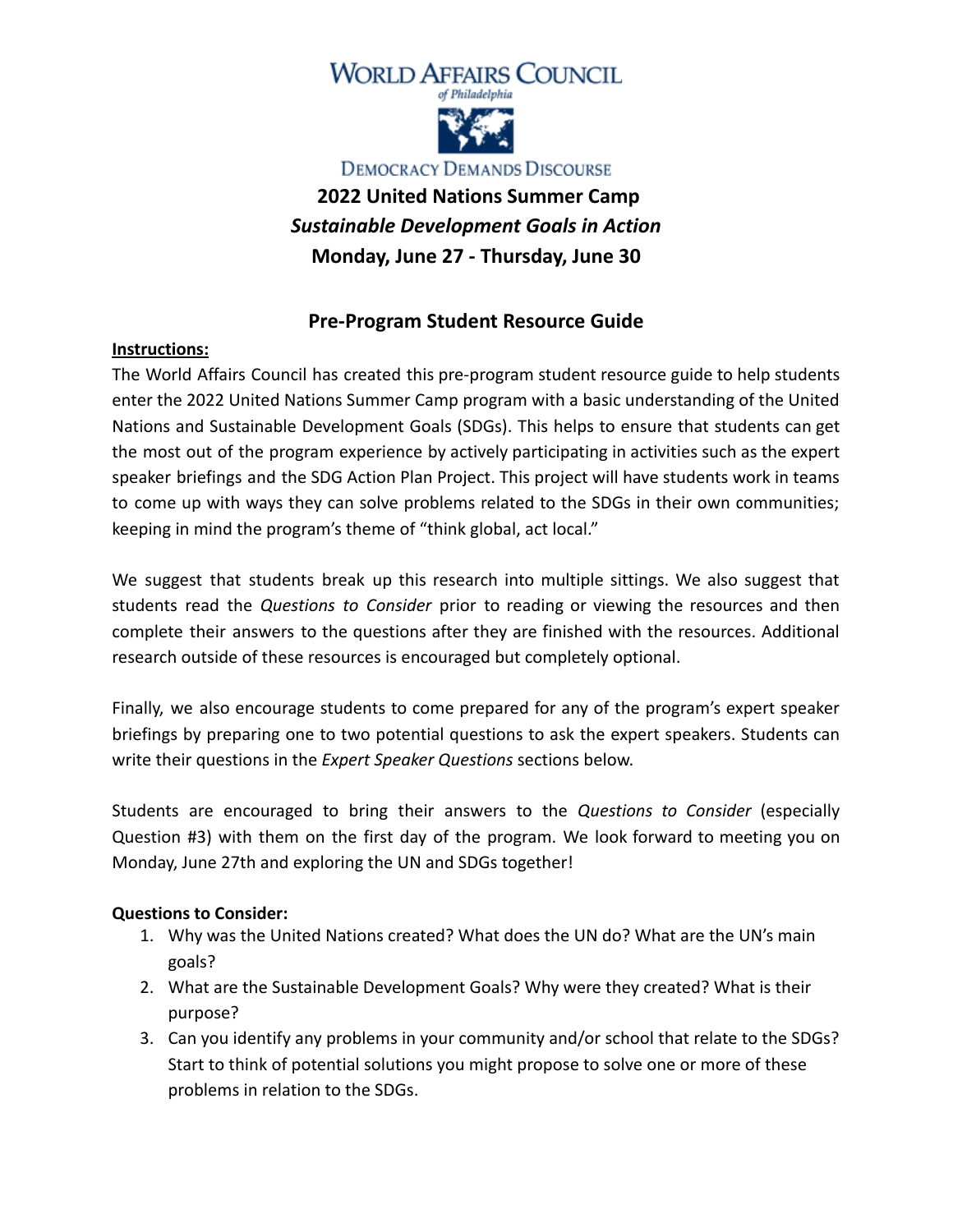a. BONUS: Scroll this [SDGs Playbook](https://www.un.org/sustainabledevelopment/wp-content/uploads/2021/08/NGYouthSDGs-Playbook.pdf), created by the organization Nigeria Youth SDGs Network, to find the SDGs you identified in the question above to find some suggestions as to how students can work to tackle issues related to the SDGs in their own communities.

### **Day 1 & General Program Resources:**

- **→ [What is the United Nations?](https://www.youtube.com/watch?v=E67ln5yJtyE)** Video - 2.5 minutes (UN Norway)
- **→ [History of the United Nations](https://www.un.org/un70/en/content/history/index.html)** Article - ~5 minute read (United Nations)
- **→ [What is Sustainable Development?](https://www.youtube.com/watch?v=7V8oFI4GYMY)** Video - ~3.5 minutes (UN Norway)
- **→ [Sustainable Development Goals Overview](https://issuu.com/unpublications/docs/sdg_yak_en)** Digital Picture Book - ~15 minute read (United Nations)
- **→** [World's Largest Lesson Our Inspiration](https://www.youtube.com/watch?v=lOCFpsWaSrs&t=54s) Video - ~2 minutes (The Global Goals)

# **Day 2 Program Resources:**

- ➔ [What is the Environmental Protection Agency \(EPA\)?](https://www.youtube.com/watch?v=0obuD-yqq80) Video - Watch until 1:34 (OSHAcampus.com)
- **→** [What is the EPA's mission and What do They Do?](https://www.epa.gov/aboutepa/our-mission-and-what-we-do) Website - Our Mission and What We Do (Environmental Protection Agency)

#### **Day 2 Expert Speaker Questions:**

Write at least one question that you would like to ask the program's Day 2 expert speaker.

#### **Day 3 Program Resources:**

#### *Murals Visit and SDGs in Philadelphia*

**→** [Who is Thurgood Marshall?](https://www.youtube.com/watch?v=pgP5tUNjyzQ) Video - ~3 minutes (Homeschool Pop)

#### *Expert Speaker Briefing*

→ [Urban Creators: 2021 Impact Video](https://www.youtube.com/watch?v=jia2c6-eweA)

Video - ~12 minutes - Watch a few minutes to get an idea of Urban Creators' community impact in 2021 (Urban Creators)

→ [What is "Urban Creators"?](https://urbancreators.org/mission-history/) Website - Mission & History of Urban Creators (Urban Creators)